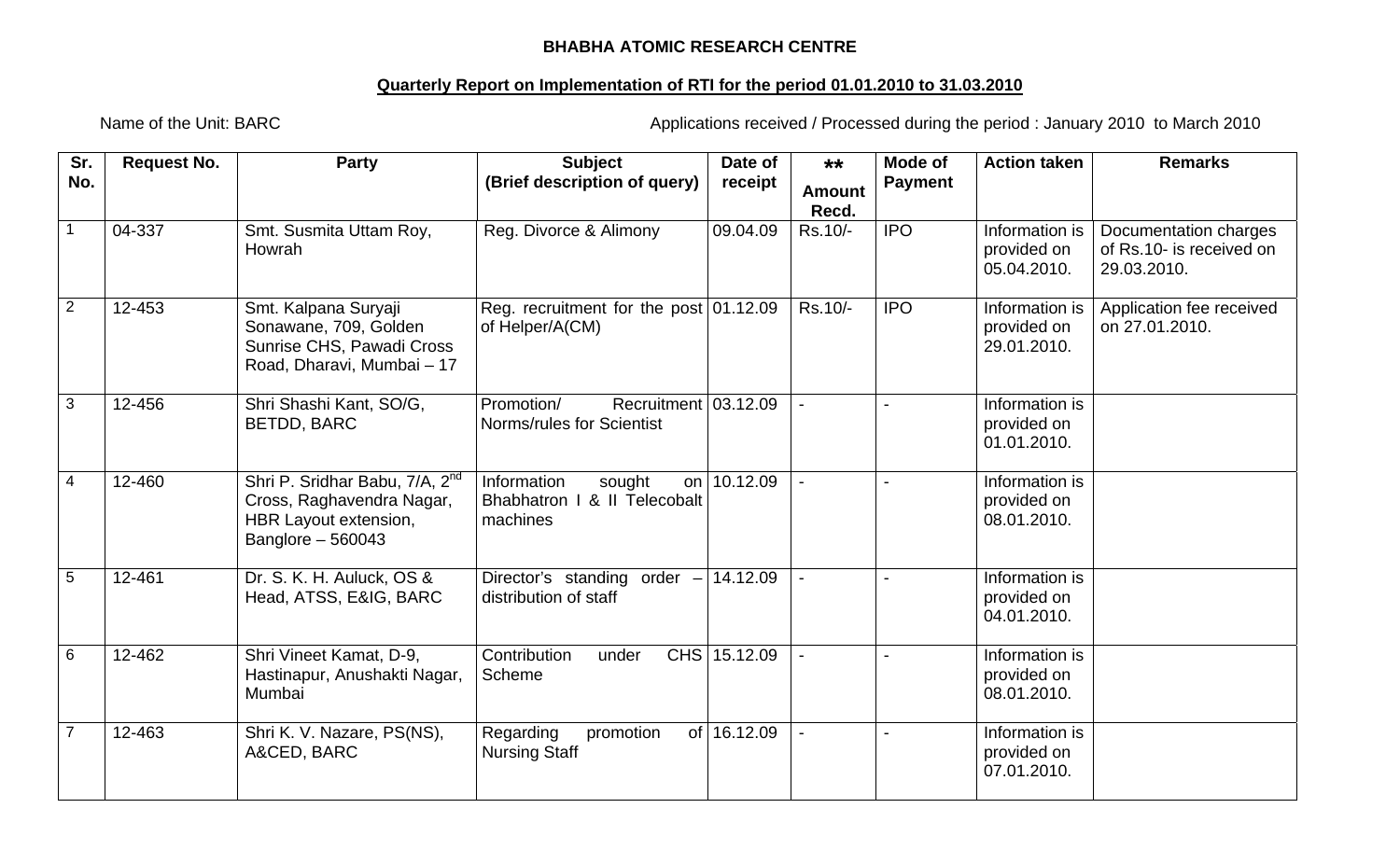| Sr.<br>No.     | <b>Request No.</b> | <b>Party</b>                                                                                                                                      | <b>Subject</b><br>(Brief description of query)                                | Date of<br>receipt | $***$<br><b>Amount</b><br>Recd. | Mode of<br><b>Action taken</b><br><b>Payment</b> |                                              | <b>Remarks</b>                                |
|----------------|--------------------|---------------------------------------------------------------------------------------------------------------------------------------------------|-------------------------------------------------------------------------------|--------------------|---------------------------------|--------------------------------------------------|----------------------------------------------|-----------------------------------------------|
| $\overline{8}$ | 12-464             | Shri G. L. Huriwal, CSO,<br>DCS&EM, V. S.Bhavan,<br>Anushakti Nagar, Mumbai - 94 from BARC Gates                                                  | Physical<br>workload 17.12.09<br>Reg.<br>movement of men & vehicles           |                    |                                 |                                                  | Information is<br>provided on<br>15.01.2010. |                                               |
| 9              | 12-465             | Shri Dinesh K. Masta, h. No.<br>114, 4 <sup>th</sup> Cross, 4 <sup>th</sup> Main, Near<br>Vijaya Bank Layout, Off.<br>Bannerghatta Road, Banglore | Personal details of Shri Vijay<br>Kumar, Civil Engineer                       | 17.12.09           |                                 |                                                  |                                              | Application fee not<br>received, file closed. |
| 10             | 12-466             | Shri Harshul Varshney, S/o<br>Madhu sudan Varshney, 3/19,<br>Lekh Raj Nagar, Samad Road,<br>Aligarh -202001 (UP)                                  | Selection<br>of the<br>process<br>Training<br>Programme<br><b>OCES/DGFS</b>   | 18.12.09           |                                 |                                                  | Information is<br>provided on<br>07.01.2010. |                                               |
| 11             | 12-467             | Mrs. Neelam Kishore Meher<br>c/o K. M. Bangar, Ward No.6,<br>Behind Gandhi Stadium, Near<br>NCC Office, Shahdol,<br>$MP - 484001$                 | Pay slip of Mr. Kishore Kumar 21.12.09<br>Meher, SO/F                         |                    | Rs.10/-                         | <b>IPO</b>                                       | Information is<br>provided on<br>10.02.2010. | Application fee received<br>on 05.02.10.      |
| 12             | 01-468             | Shri M. G. Pednekar,<br>Fireman/B, FSS/ChED, BARC                                                                                                 | CHSS Dispensary at Thane 04.01.10<br>and Guideline for new CHSS<br>dispensary |                    | Rs.10/-                         | Cash                                             | Information is<br>provided on<br>02.02.2010. |                                               |
| 13             | 01-469             | Smt. Sujata P. Gaikwad, C/o<br>A-4, Hemant, New Mandala,<br>Mumbai - 400 094                                                                      | Application for the post of 04.01.10<br>Helper/ $A$ (CM) – Status             |                    | Rs.10/-                         | Cash                                             | Information is<br>provided on<br>19.01.2010. |                                               |
| 14             | 01-470             | Shri A. Jayaraman, T/F,<br>PP/FRD, BARC                                                                                                           | Screening Committee Report 06.01.10<br>etc.                                   |                    | Rs.10/-                         | <b>IPO</b>                                       | Information is<br>provided on<br>04.02.2010. |                                               |
| 15             | 01-471             | Shri N. Jaikumar, Meltshop,<br>NFC, Hyderabad - 500 062                                                                                           | Copies of BARC ID Notes and 06.01.10<br>DAE ID Note                           |                    | $Rs.10 +$<br>45                 | <b>IPO</b>                                       | Information is<br>provided on<br>02.02.2010. |                                               |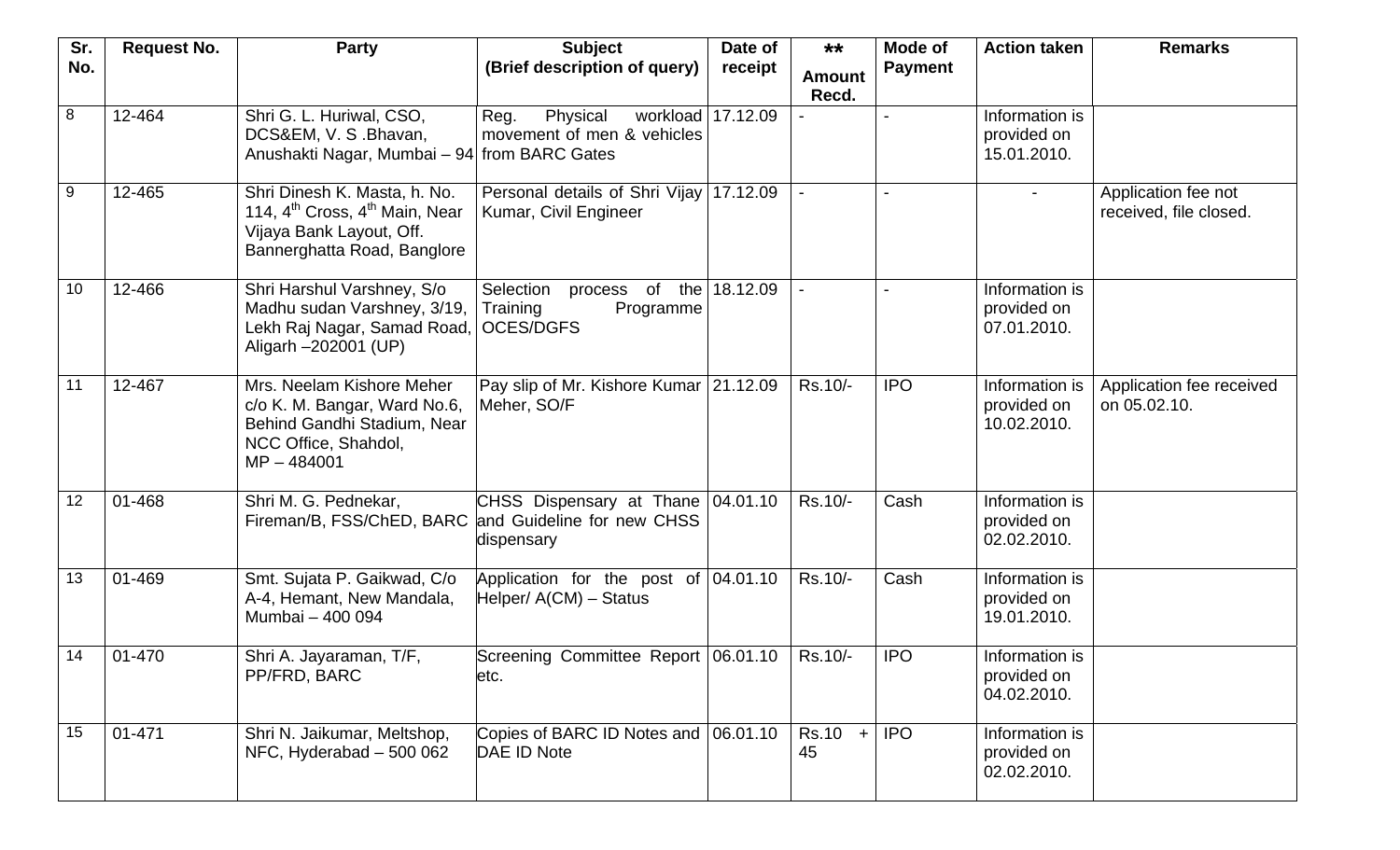| Sr. | <b>Request No.</b> | <b>Party</b>                                     | <b>Subject</b>                                                       | Date of  | $***$         | Mode of          | <b>Action taken</b> | <b>Remarks</b>                       |
|-----|--------------------|--------------------------------------------------|----------------------------------------------------------------------|----------|---------------|------------------|---------------------|--------------------------------------|
| No. |                    |                                                  | (Brief description of query)                                         | receipt  | <b>Amount</b> | <b>Payment</b>   |                     |                                      |
|     |                    |                                                  |                                                                      |          | Recd.         |                  |                     |                                      |
| 16  | 01-472             |                                                  | Shri S.K. Rungta, C/o National Reservation for persons with 07.01.10 |          |               | Fees paid at     | Information is      |                                      |
|     |                    | Federation of Blind, Plot No.21, disabilities    |                                                                      |          |               | <b>PM</b> Office | provided on         |                                      |
|     |                    | Sector 6 Press Enclave Road,                     |                                                                      |          |               |                  | 02.02.2010.         |                                      |
|     |                    | Pushp Vihar, New Delhi -<br>110017               |                                                                      |          |               |                  |                     |                                      |
|     |                    |                                                  |                                                                      |          |               |                  |                     |                                      |
| 17  | 01-473             | Shri Gnana Pragasam, T/F 1,                      | Promotion<br><b>Norms</b><br>for                                     | 12.01.10 |               | Fees paid at     | Information is      |                                      |
|     |                    | EC No. 4573, TLD Unit, NFC,                      | Scientific<br>&<br>Technical                                         |          |               | NFC,             | provided on         |                                      |
|     |                    | Hyderabad                                        | Personnel                                                            |          |               | Hyderabad        | 15.01.2010.         |                                      |
| 18  | 01-474             |                                                  | Shri Jayant Munankar, Varsha Departmental accommodation              | 12.01.10 | Rs.10/-       | <b>IPO</b>       | Part of the         | Appl. transferred to PIO,            |
|     |                    | B/2, New Mandala, Anushakti                      | for Cat. II Trainees                                                 |          |               |                  | information         | BARC, Tarapur, GSO,                  |
|     |                    | Nagar, Mumbai - 94                               |                                                                      |          |               |                  | provided on         | Kalpakkam, DCS&EM                    |
|     |                    |                                                  |                                                                      |          |               |                  | 21.01.2010.         | under Section 6(3) on<br>14.01.2010. |
|     |                    |                                                  |                                                                      |          |               |                  |                     |                                      |
| 19  | 01-475             | Shri Mohamad A. Shaikh,                          | Quotations of M/s. ORION                                             | 13.01.10 | Rs.10/-       | <b>IPO</b>       | $\sim$              | Appl. transferred to PIO,            |
|     |                    | Bungalow No. 5, Kausarbag                        | <b>CHEM PVT LTD Mumbai</b>                                           |          |               |                  |                     | DPS under Section 6(3)               |
|     |                    | Society, NIBM Lane, Pune                         |                                                                      |          |               |                  |                     | on 18.01.2010.                       |
| 20  | 01-476             | Shri Pramod T. Kamble,                           | Status of Application for the                                        | 12.01.10 | Rs.10/-       | Cash             | Information is      |                                      |
|     |                    | Gandaki - 48, A. Nagar,                          | post of H/A(CM)                                                      |          |               |                  | provided on         |                                      |
|     |                    | Mumbai - 94                                      |                                                                      |          |               |                  | 02.02.2010.         |                                      |
| 21  | 01-477             | Shri Vaibhav Telavane,                           | Requirement of Leave<br>&                                            | 15.01.10 | Rs.10/-       | Cash             | Information is      |                                      |
|     |                    | SO/SB, Computer Division,                        | License<br>Agreement<br>for                                          |          |               |                  | provided on         |                                      |
|     |                    | <b>BARC</b>                                      | claiming HRA exemption.                                              |          |               |                  | 29.01.2010.         |                                      |
| 22  | 01-478             |                                                  | Shri Sushant D. Pawar, R. no. Reg. Advertisement for the 19.01.10    |          | Rs.10/-       | Cash             | Information is      |                                      |
|     |                    | 1, G. D. Pawar Chawl, Buddha post of Helper (CM) |                                                                      |          |               |                  | provided on         |                                      |
|     |                    | Nagar, P. N. Road, Bhandup                       |                                                                      |          |               |                  | 08.02.2010.         |                                      |
| 23  | 01-479             | (W)<br>Shri Rajiv A. Datta, C/o, 701,            | Radiation level<br>mobile  <br>at                                    | 21.01.10 | Rs.10/-       | <b>IPO</b>       | Information is      |                                      |
|     |                    | Dharmakutir, Near Police                         | telecommunication towers                                             |          |               |                  | provided on         |                                      |
|     |                    | Commissioner's Office,                           |                                                                      |          |               |                  | 08.02.2010.         |                                      |
|     |                    | Kharkar Aali Rd, Thane (W)                       |                                                                      |          |               |                  |                     |                                      |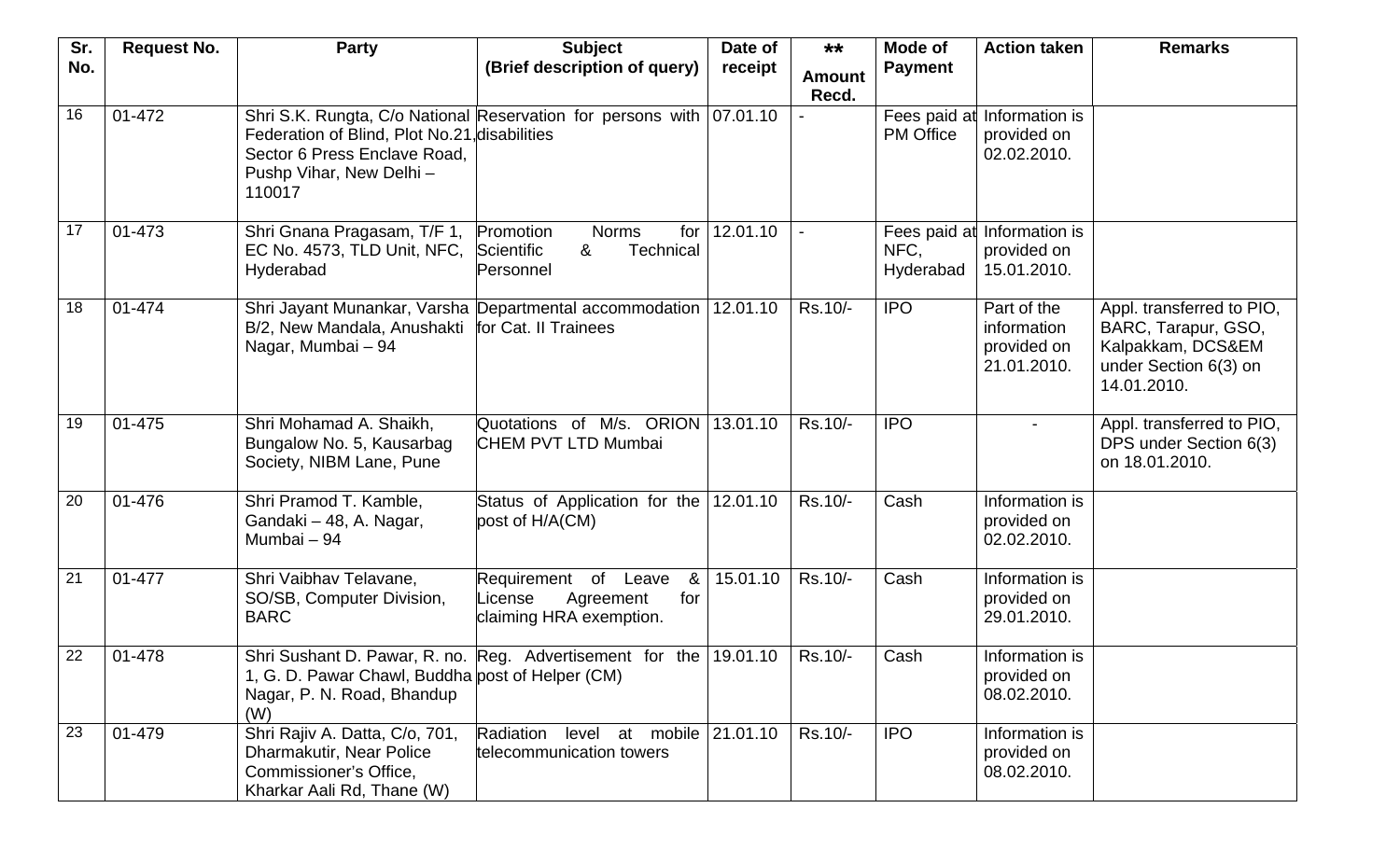| Sr.             | <b>Request No.</b> | <b>Party</b>                                                                                                                | <b>Subject</b>                                                                                               | Date of  | $***$                  | Mode of                  | <b>Action taken</b>                          | <b>Remarks</b>                                                                               |
|-----------------|--------------------|-----------------------------------------------------------------------------------------------------------------------------|--------------------------------------------------------------------------------------------------------------|----------|------------------------|--------------------------|----------------------------------------------|----------------------------------------------------------------------------------------------|
| No.             |                    |                                                                                                                             | (Brief description of query)                                                                                 | receipt  | <b>Amount</b><br>Recd. | <b>Payment</b>           |                                              |                                                                                              |
| 24              | 01-480             | Shri Santosh J. Gamare,<br>Jariwala Chawl No. 4,<br>Mazgaon Tadwadi, Mumbai                                                 | Recruitment to the post of H/A 21.01.10<br>(CM) in BARC                                                      |          | Rs.10/-                | <b>IPO</b>               | Information is<br>provided on<br>10.02.2010. |                                                                                              |
| 25              | 01-481             | Shri Parthapan T., SA/F, PP,<br>FRD, BARC                                                                                   | from SA/F after<br>Promotion<br>additional<br>acquiring<br>qualification                                     | 25.01.10 | Rs.10/-                | <b>IPO</b>               |                                              | Application withdrawn on<br>12.02.2010                                                       |
| 26              | 01-482             | Shri G. Sravani, C/o Shanti,<br>13-6-250/3/12/14-A,<br>Jafferguda, Hyderabad -<br>500067                                    | SC/ST/OBC<br><b>Employees</b><br>Welfare Association & steps<br>taken to fill up the backlog of<br>vacancies | 29.01.10 |                        | $BPL - No$<br>Fees       | Information is<br>provided on<br>15.02.2010. |                                                                                              |
| $\overline{27}$ | 02-483             | Smt. M. G. Menon, Mandala<br>Dispensary, Anushakti Nagar,<br>Mumbai - 94                                                    | Locum duties in Dispensary<br>level                                                                          | 01.02.10 | Rs.10/-                | Cash                     | Information is<br>provided on<br>18.02.2010. |                                                                                              |
| 28              | 02-484             | Shri Jugraj Meena, S/o Prahlad Detailed<br>Meena, Village - Jhapayta<br>(Jivanpura),<br>Dist. Bundi,<br>Rajasthan $-323603$ | minute<br><b>of</b><br>the<br>interview in r/o<br>promotion<br>officers of RRCAT held on<br>11.08.2009       | 05.02.10 | Rs.10/-                | <b>IPO</b>               | Information is<br>denied on<br>10.02.2010.   | Section $8(1)(e)$                                                                            |
| 29              | 02-485             | Ms. Deepa Singh, Manager,<br>Zapak Digital Ent. Ltd.,<br>Andheri,<br>Mumbai - 400053                                        | Information reg. KILBIL, Day<br>Centre<br>Care<br>at<br>Anushaktinagar, Mumbai                               | 05.02.10 |                        |                          |                                              | Application does not fall<br>under the RTI Act, 2005.<br>Hence, retuned to the<br>applicant. |
| 30              | 02-486             | Shri Vinay Kumar, Garrison<br>Engineer, Lake View Camp,<br><b>Talbehat Military Station,</b><br>Lalitpur (UP) - 284 125     | Audited copy of Service Book   05.02.10                                                                      |          |                        | Fees paid at -<br>DCS&EM |                                              | Application transferred to<br>CPIO, DCS&EM U//s.<br>6(3) on 17.02.2010.                      |
| 31              | 02-487             | Shri Gnana Pragasam,<br>Technician F, TLD Unit, NFC,<br>Hyderabad                                                           | Promotion norms pertaining<br>promotion<br>of<br>to<br>Tech/Scientific personnel                             | 08.02.10 | Rs.10/-                | <b>IPO</b>               | Information is<br>provided on<br>03.03.2010. |                                                                                              |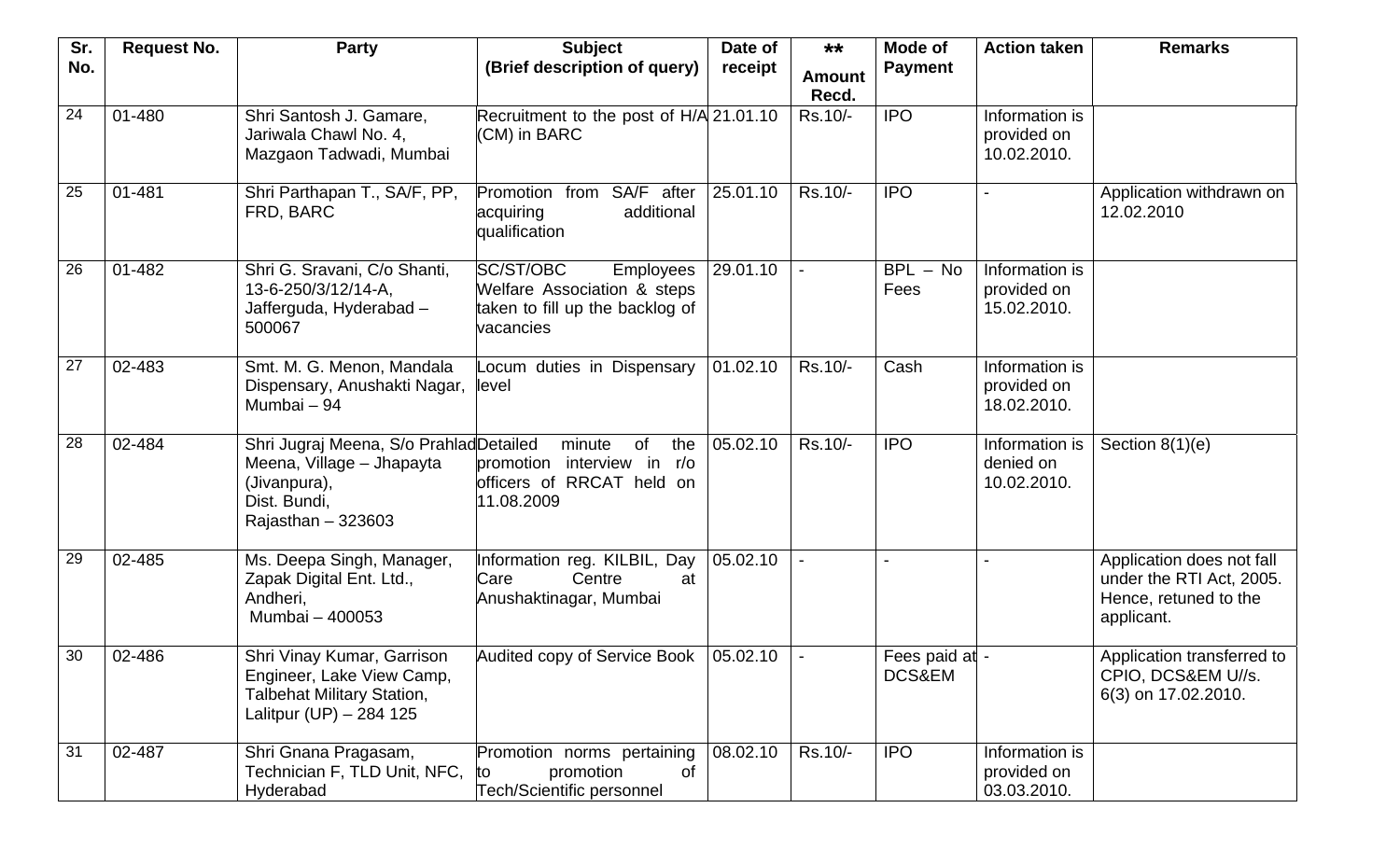| Sr. | <b>Request No.</b> | <b>Party</b>                                                                       | <b>Subject</b>                                                                                   | Date of  | $***$                     | Mode of                    | <b>Action taken</b>                          | <b>Remarks</b> |
|-----|--------------------|------------------------------------------------------------------------------------|--------------------------------------------------------------------------------------------------|----------|---------------------------|----------------------------|----------------------------------------------|----------------|
| No. |                    |                                                                                    | (Brief description of query)                                                                     | receipt  | <b>Amount</b>             | <b>Payment</b>             |                                              |                |
| 32  | 02-488             | Shri K. K. Prasad Babu, ECIL,<br>Hyderabad                                         | Details of Employees working<br>in all DAE Units                                                 | 08.02.10 | Recd.                     | Fees paid at<br><b>DAE</b> | Information is<br>provided on<br>04.03.2010. |                |
| 33  | 02-489             | Shri Umesh Sharma,<br><b>Cantonment Colony, MHOW</b><br>$(MP) - 453441$            | Pharmacopeia prepared by<br><b>BARC Hospital</b>                                                 | 08.02.10 | Rs.10/-                   | <b>IPO</b>                 | Information is<br>provided on<br>18.02.2010. |                |
| 34  | 02-490             | Dr. S. K. H. Auluck, ATSS,<br>RCnD Bldg., BARC                                     | Redistribution<br>of staff<br>to<br>ATSS as per Director S.O. D-<br>11.2008 dated 10.04.08       | 10.02.10 | Rs.10/-                   | Cash                       | Information is<br>provided on<br>24.02.2010. |                |
| 35  | 02-491             | Shri Rama Chandar Reddy,<br>Gen. Secretary, HSR Layout,<br><b>Bangalore</b>        | Recruitment Rules etc. of<br>Radiographer                                                        | 12.02.10 | Rs.10/-                   | <b>IPO</b>                 | Information is<br>provided on<br>18.02.2010. |                |
| 36  | 02-492             | Shri Umesh Sharma,<br><b>Cantonment Colony, MHOW</b><br>$(MP) - 453441$            | Whether<br>Human<br>Insulin<br>issueable/re-<br>catridges<br>imbursable under CHSS               | 12.02.10 |                           | Fees paid at<br><b>DAE</b> | Information is<br>provided on<br>18.02.2010. |                |
| 37  | 02-493             | Smt. Monika Mishra, 97/16,<br><b>BARC Staff Colony, Boisar,</b><br>Thane $-401504$ | Information<br>regarding<br><b>TC&amp;TSC</b>                                                    | 15.02.10 | Rs.10/-                   | <b>IPO</b>                 | Information is<br>provided on<br>05.03.2010. |                |
| 38  | 02-494             | Shri Vineet Kamat, Hastinapur, Measures taken<br>Anushaktinagar, Mumbai - 94       | by BARC<br>pertaining<br>health of<br>to<br>employees, welfare activities<br>& recognized unions | 18.02.10 | Rs.10/-                   | <b>IPO</b>                 | Information is<br>provided on<br>15.03.2010. |                |
| 39  | 02-495             | Shri A. M. Saraf, SO/C, CDM,<br><b>BARC</b>                                        | Allegations made by Tapasya<br>CHSL, Airoli against Shri<br>Saraf                                | 17.02.10 | <b>Rs.10</b><br>$44 + 68$ | Cash                       | Information is<br>provided on<br>15.03.2010. |                |
| 40  | 02-496             | Shri Rajesh R. Kalke, CDM,<br><b>BARC</b>                                          | Permission to sale special<br>dishes to Tea<br>Pantry<br>contractor of R-5 shed                  | 19.02.10 | Rs.10/-                   | Cash                       | Information is<br>provided on<br>08.03.2010. |                |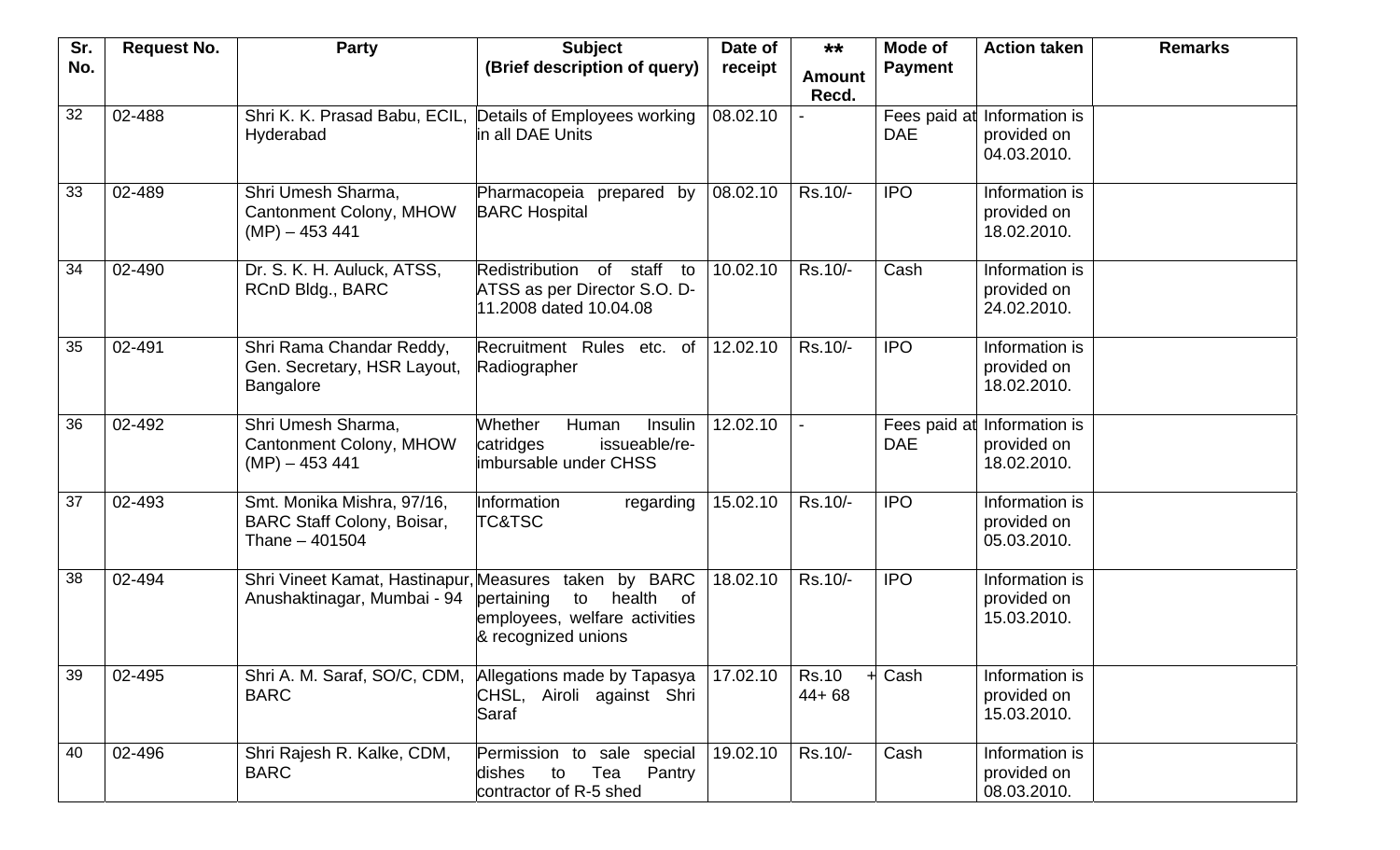| Sr. | <b>Request No.</b> | <b>Party</b>                                                                                                                      | <b>Subject</b>                                                 | Date of  | $***$         | Mode of<br><b>Action taken</b> |                                              | <b>Remarks</b>                                                    |
|-----|--------------------|-----------------------------------------------------------------------------------------------------------------------------------|----------------------------------------------------------------|----------|---------------|--------------------------------|----------------------------------------------|-------------------------------------------------------------------|
| No. |                    |                                                                                                                                   | (Brief description of query)                                   | receipt  | <b>Amount</b> | <b>Payment</b>                 |                                              |                                                                   |
|     |                    |                                                                                                                                   |                                                                |          | Recd.         |                                |                                              |                                                                   |
| 41  | 03-497             | Smt. Smriti R. Tripathi, M/o<br>Late S. Tripathi, A6/202,<br>VLHCS Ltd., MIDC Rd,<br>Loknagari, Ambernath (E),<br>Thane - 421 506 | Details of payment under<br><b>BARC EFRS</b>                   | 03.03.10 | Rs.10/-       | <b>IPO</b>                     | Information is<br>provided on<br>23.03.2010. |                                                                   |
| 42  | 03-498             | Shri Pankaj S. Burde, 80,<br>Cosmos Town, Trimurti Nagar, of Shri Nimje R. G.<br>Nagpur - 440022                                  | Details of Caste verification                                  | 08.03.10 | Rs.10/-       | <b>IPO</b>                     | Under<br>Process                             |                                                                   |
| 43  | 03-499             | Shri M. C. Goel, SO/E, EISD,<br><b>BARC</b>                                                                                       | No.<br>of<br>increments<br>under<br>M&N separately under PRIS- | 08.03.10 | Rs.10/-       | Cash                           | Information is<br>provided on<br>15.03.2010. |                                                                   |
| 44  | 03-500             | Kum. Pratibha Morjal, C-1,<br>Pataliputra, A.Nagar, Mumbai<br>$-400094$                                                           | SC/ST<br>Seniority<br>of<br>employees in promotion             | 11.03.10 |               |                                |                                              | Application transferred to<br>PIO, DAE U/s 6(3) on<br>15.03.2010. |
| 45  | 03-501             | Smt. Punam Prem Chandeliya, Interview for the post of<br>R. No.56, Ghatla village,<br>Chembur, Mumbai - 71                        | Helper/A                                                       | 17.03.10 |               |                                | Under<br><b>Process</b>                      | Application fee not<br>received.                                  |
| 46  | 03-502             | Shri Rampal Singh, G. no. 13,<br>golden Avenue, Flash III<br>Modipuram Meerut, (UP)                                               | Information<br>$r/\circ$<br><b>BARC</b><br>in<br>employees     | 17.03.10 | Rs.10/-       | <b>IPO</b>                     | Under<br><b>Process</b>                      |                                                                   |
| 47  | 03-503             | Smt. Pradnya Nimje, F. no. 8, Copy of pay slip of husband<br>4 <sup>th</sup> Floor, Ushanil CHS, Usha<br>Nagar, Kalyan (W)        |                                                                | 17.03.10 | Rs.10/-       | <b>IPO</b>                     | Under<br>Process                             |                                                                   |
| 48  | 03-504             | Smt. Suvita Devi, Vill. Khaira,<br>PO-Khaira, Dist-Jamui, Bihar                                                                   | Gross Salary of Shri Sujeet<br>Kumar, T/D, AFD                 | 17.03.10 | Rs.14/-       | <b>IPO</b>                     | Under<br><b>Process</b>                      |                                                                   |
| 49  | 03-505             | Shri Nilesh Vishnu Patel, Kurla Interview for the post of<br>(W)                                                                  | Helper/A                                                       | 12.03.10 |               |                                | Under<br><b>Process</b>                      | Application fee not<br>received.                                  |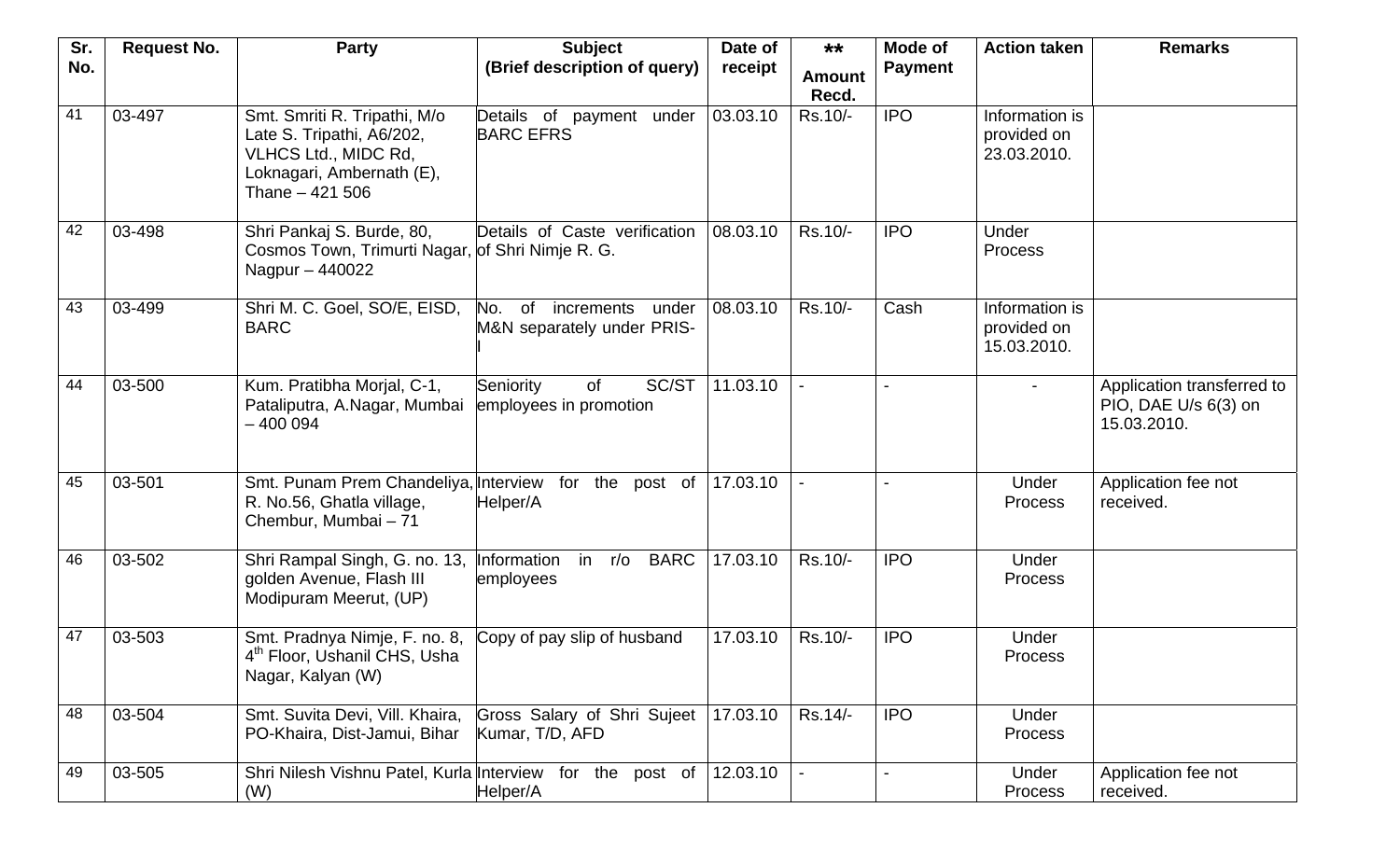| Sr. | <b>Request No.</b> | <b>Party</b>                                     | <b>Subject</b>                                                                        | Date of  | $***$                  | Mode of        | <b>Action taken</b>                          | <b>Remarks</b>                         |
|-----|--------------------|--------------------------------------------------|---------------------------------------------------------------------------------------|----------|------------------------|----------------|----------------------------------------------|----------------------------------------|
| No. |                    |                                                  | (Brief description of query)                                                          | receipt  | <b>Amount</b><br>Recd. | <b>Payment</b> |                                              |                                        |
| 50  | 03-506             | Shri Shankar Kumar, Z-1,<br>Hanz Khas, New Delhi | <b>PhD</b> for Graduates                                                              | 22.03.10 | Rs.10/-                | <b>IPO</b>     | Information is<br>provided on<br>30.03.2010. |                                        |
| 51  | 03-507             | Shri Akash M. Saraf, SO/C,<br>CDM, BARC          | Service conditions of BARC<br>employees                                               | 25.03.10 | Rs.10/-                | Cash           | Under<br><b>Process</b>                      |                                        |
| 52  | 03-508             | Shri Akash M. Saraf, SO/C,<br>CDM, BARC          | Certified<br>copies of orders<br>related to implementation of<br><b>RTI Act, 2005</b> | 25.03.10 | Rs.10/-                | Cash           | Under<br><b>Process</b>                      | Documentation charges<br>nor received. |
| 53  | 03-509             | Shri K. K. Prasad Babu,<br>Hyderabad             | Details of employees working<br>in DAE (Accounts Posts)                               | 12.03.10 |                        | Paid at DAE    | Information is<br>provided on<br>31.03.2010. |                                        |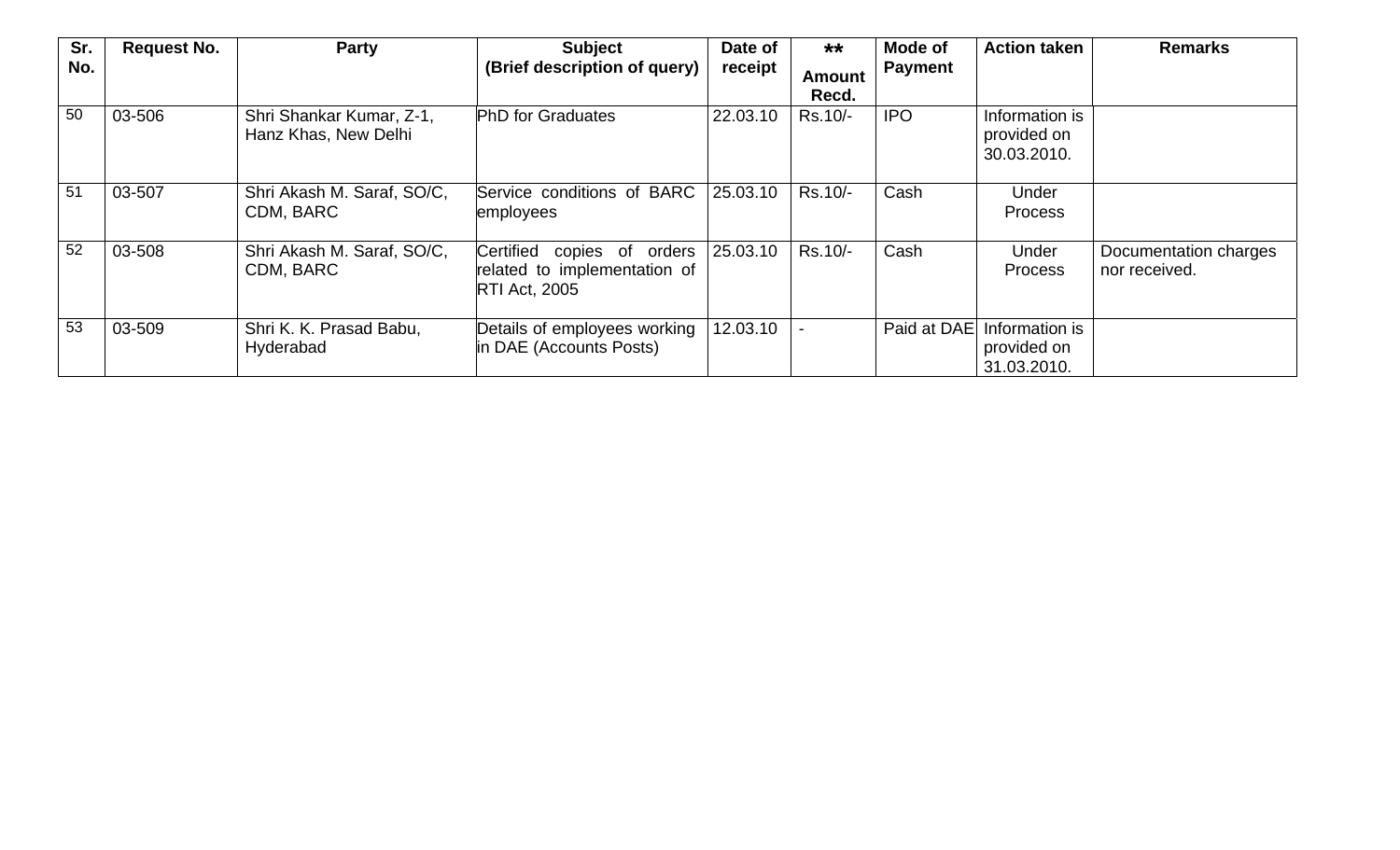## **FIRST APPEAL**

| Sr.<br>No.      | <b>Request No.</b> | <b>Party</b>                                                                                                             | <b>Subject</b><br>(Brief description of query)                             | Date of<br>receipt | $***$<br><b>Amount</b> | Mode of<br><b>Payment</b> | <b>Action</b><br>taken                | <b>Disposal of Appeal</b>                                                                                                  |
|-----------------|--------------------|--------------------------------------------------------------------------------------------------------------------------|----------------------------------------------------------------------------|--------------------|------------------------|---------------------------|---------------------------------------|----------------------------------------------------------------------------------------------------------------------------|
|                 |                    |                                                                                                                          |                                                                            |                    | Recd.                  |                           |                                       |                                                                                                                            |
| $\overline{1}$  | 08-407             | Shri G. Mathew,<br>T'man/H, Utility Section,<br>NFC, Hyderabad                                                           | Promotion Norms for the post of 24.08.09<br>T/G to T/H                     |                    |                        | $\blacksquare$            | Information<br>denied on<br>28.08.09. | $2nd$ appeal recd. on<br>15.01.10 replied on<br>21.01.10.                                                                  |
| $\overline{3}$  | 10-433             | Ms. Shubha Shukla,<br><b>BARC Colony, Tarapur</b>                                                                        | Acquisition<br>of Additional 26.10.09<br>Reg.<br>Qualfiication             |                    |                        |                           | on 23.11.09 disposed                  | Information $1st$ Appeal dt. 16.12.09<br>is provided $\lvert \text{recd. On } 01.01.10$ is<br>of<br>on<br>12.01.2010.      |
| $\overline{4}$  | 11-442             | Shri M.G. Pednekar,<br>Fireman/B,<br>FSS, ChED, BARC.                                                                    | Regarding Disability Act vis-a-vis $-16.11.09$<br>promotion                |                    |                        |                           | on 16.12.09 disposed                  | Information $1st$ Appeal dt. 29.12.09<br>is provided $\lvert \text{recd} \rvert$ on 01.01.10 is<br>of<br>on<br>20.01.2010. |
| $5\phantom{.0}$ | 11-449             | Shri K. K. Prasad Babu,<br>303, Jupally Arcade,<br>Kamalanagar, ECIL<br>Post, Hyderabad -<br>500062                      | No. of SC/ST candidates recruited 27.11.09<br>through DAE training schools |                    |                        |                           | is provided<br>on $23.12.09$ disposed | Information $1st$ appeal dt. 13.01.10<br>received on 21.01.10 is<br>of<br>on<br>09.02.2010.                                |
| 6               | 12-455             | Shri Shashi Kant, SO/G,<br><b>BETDD, BARC</b>                                                                            | Reg. copies of ACRs                                                        | 02.12.09           |                        | $\overline{a}$            | Information<br>denied on              | ∣4 st<br>appeal<br>dt.<br>$05.01.2010$ is disposed<br>16.12.2009 of on 21.01.2010.                                         |
| $\overline{7}$  | 12-456             | Shri Shashi Kant, SO/G,<br>BETDD, BARC                                                                                   | Promotion/<br>Recruitment $ 03.12.09$<br>Norms/rules for Scientist         |                    |                        |                           | Information<br>is provided            | $1st$ appeal dt. 25.01.10<br>recd.<br>27.01.10<br>on<br>on 01.01.10. disposed of on 09.02.10                               |
| $\infty$        | 12-460             | Shri P. Sridhar Babu, 7/A,<br>2 <sup>nd</sup> Cross, Raghavendra<br>Nagar, HBR Layout<br>extension, Banglore -<br>560043 | Information<br>sought<br>& II Telecobalt<br><b>Bhabhatron</b><br>machines  | on 10.12.09        |                        |                           | Information<br>is provided            | $1st$ Appeal dt. 21.01.10<br>received on 01.02.10<br>on 08.01.10. disposed of on 24.02.10                                  |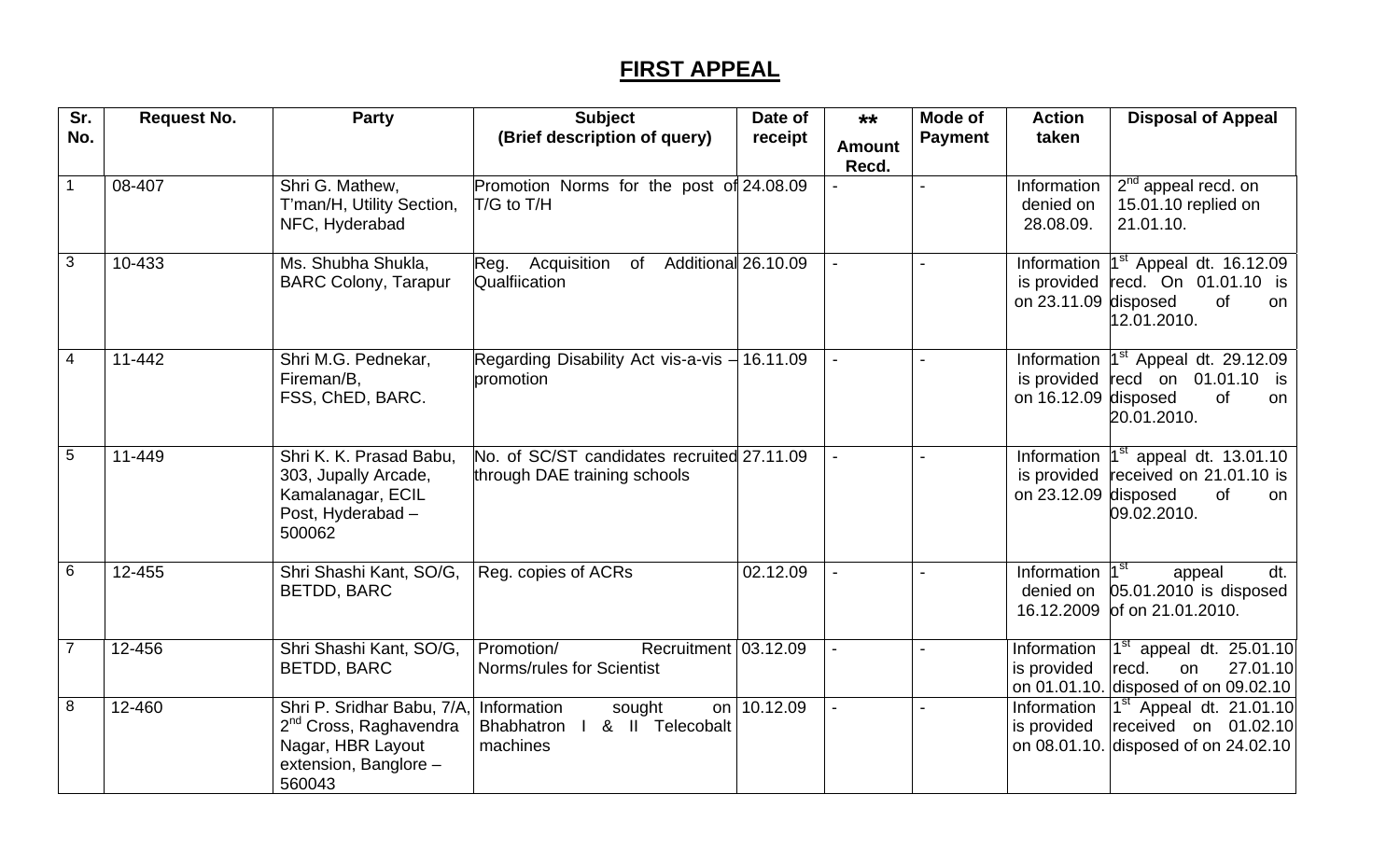| Sr.<br>No. | <b>Request No.</b> | <b>Party</b>                                                                                                      | <b>Subject</b><br>(Brief description of query)                                               | Date of<br>receipt | $***$<br>Amount<br>Recd. | Mode of<br><b>Payment</b> | <b>Action</b><br>taken                              | <b>Disposal of Appeal</b>                                                                                               |
|------------|--------------------|-------------------------------------------------------------------------------------------------------------------|----------------------------------------------------------------------------------------------|--------------------|--------------------------|---------------------------|-----------------------------------------------------|-------------------------------------------------------------------------------------------------------------------------|
| 9          | 12-461             | Dr. S. K. H. Auluck, $OS &$<br>Head, ATSS, E&IG,<br><b>BARC</b>                                                   | Director's<br>order<br>standing<br>$-1$<br>distribution of staff                             | 14.12.09           |                          |                           | Information<br>is provided                          | $1^{\rm st}$<br>dt.<br>appeal<br>$07.01.2010$ is disposed<br>on 04.01.10. of on 03.02.2010.                             |
| 10         | $01 - 473$         | Shri Gnana Pragasam,<br>T/F 1, EC No. 4573, TLD<br>Unit, NFC, Hyderabad                                           | Promotion Norms for Scientific & 12.01.10<br><b>Technical Personnel</b>                      |                    |                          |                           | Information<br>is provided<br>on 15.01.10. disposed | $1st$ appeal dt. 25.02.10<br>03.03.10 is<br>recd. on<br>0f<br>on<br>10.03.10                                            |
|            | 02-484             | Shri Jugraj Meena, S/o<br>Prahlad Meena, Village -<br>Jhapayta (Jivanpura),<br>Dist. Bundi,<br>Rajasthan - 323603 | Detailed minute of the promotion<br>interview in r/o officers of RRCAT<br>held on 11,08,2009 | 05.02.10           |                          |                           | Information<br>is provided<br>on 10.02.10.          | 1 <sup>st</sup><br>dated<br>Appeal<br>04.03.2010<br>received<br>08.03.2010<br>on<br>disposed<br>0f<br>on<br>18.03.2010. |